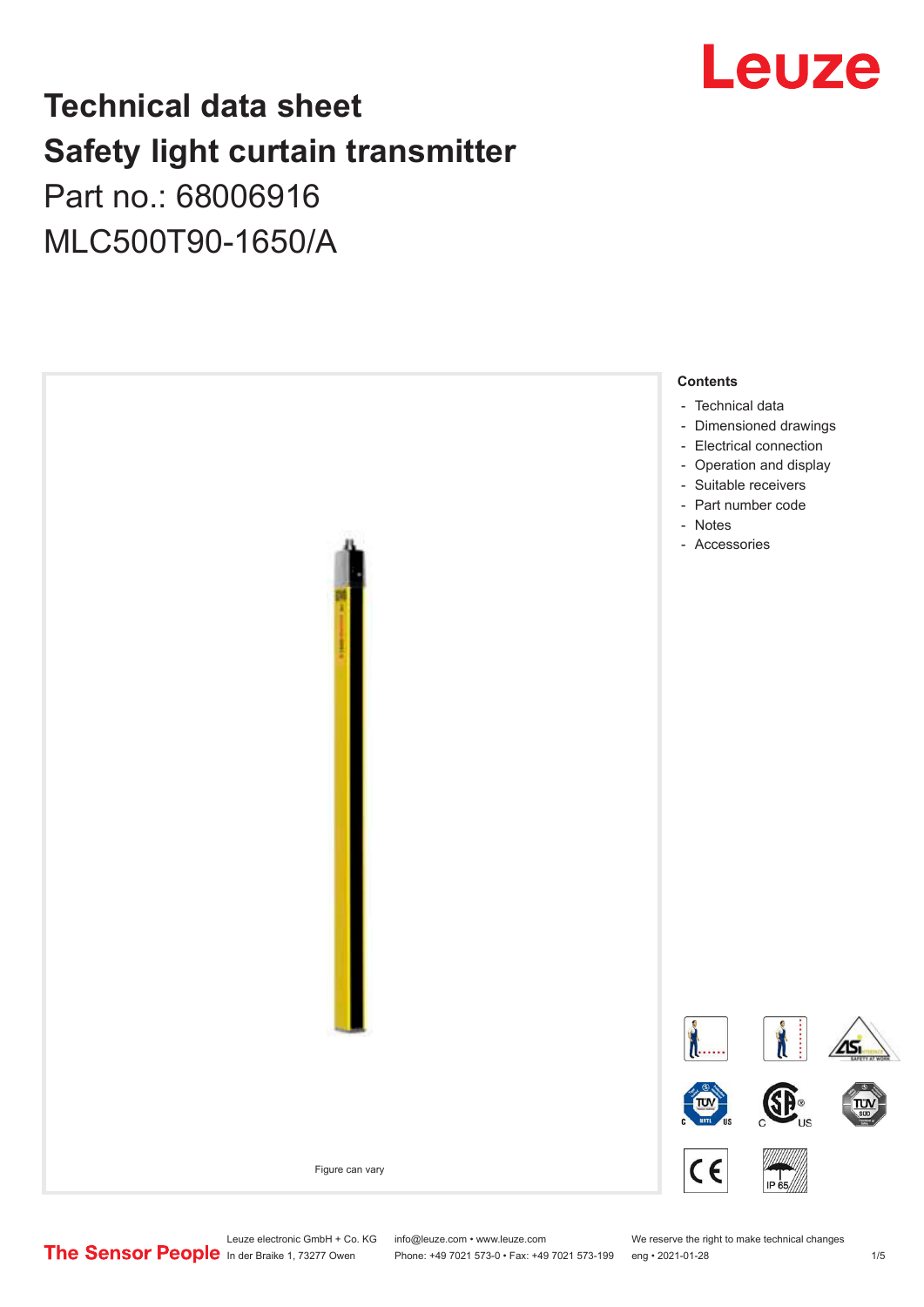# <span id="page-1-0"></span>**Technical data**

#### **Basic data**

| <b>Series</b> | <b>MLC 500</b>       |
|---------------|----------------------|
| Device type   | Transmitter          |
| Application   | Access quarding      |
|               | Danger zone guarding |

#### **Characteristic parameters**

| 4, IEC/EN 61496          |
|--------------------------|
| 3. IEC 61508             |
| 3. IEC/EN 62061          |
| 20 years, EN ISO 13849-1 |
|                          |

#### **Protective field data**

| Resolution                     | 90 mm    |
|--------------------------------|----------|
| <b>Protective field height</b> | 1.650 mm |
| <b>Operating range</b>         | $020$ m  |

#### **Optical data**

| Synchronization                 | Optical between transmitter and receiver |
|---------------------------------|------------------------------------------|
| Light source                    | LED. Infrared                            |
| <b>LED light wavelength</b>     | 940 nm                                   |
| <b>Transmitted-signal shape</b> | Pulsed                                   |

#### **Electrical data**

**Protective circuit Constanting Protection** 

Short circuit protected

| Performance data                                |              |
|-------------------------------------------------|--------------|
| Supply voltage U <sub>p</sub>                   | 26.5  31.6 V |
| <b>Current consumption from AS-i</b><br>circuit | 50 mA        |

#### **Inputs**

**Number of digital switching inputs** 1 Piece(s)

#### **Switching inputs**

| <b>Type</b>                  | Digital switching input |
|------------------------------|-------------------------|
| Switching voltage high, min. | 18 V                    |
| Switching voltage low, max.  | 25V                     |
| Switching voltage, typ.      | 22.5V                   |
| <b>Voltage type</b>          | DC.                     |

#### **Interface**

| I<br>۰.<br>. . |
|----------------|
|----------------|

| AS-i                                        |                              |
|---------------------------------------------|------------------------------|
| <b>Function</b>                             | Process                      |
| AS-i profile                                | $S-0.B.F$                    |
| Slave address                               | 1.31 programmable, default=0 |
| Cycle time acc. to AS-i specifica-<br>tions | Max. 5 ms ms                 |

#### **Connection**

**Number of connections** 1 Piece(s)

**AS-Interface Safety at Work** 

**Connection 1 Machine interface Type of connection Thread size** M12 **Material** Metal **No. of pins** 5 -pin **Cable properties Permissible conductor cross section, typ.** 0.25 mm² Length of connection cable, max. 100 m **Permissible cable resistance to load, max.** 200 Ω **Mechanical data Dimension (W x H x L)** 29 mm x 1,716 mm x 35.4 mm **Housing material Metal Metal Metal housing Aluminum Lens cover material Community Plastic / PMMA Material of end caps** Diecast zinc **Net weight** 1,800 g **Housing color** Yellow, RAL 1021 **Type of fastening** Groove mounting Mounting bracket Mounting on Device Column Swivel mount **Operation and display Type of display** LED **Number of LEDs** 2 Piece(s) **Environmental data** Ambient temperature, operation 0 ... 55 °C **Ambient temperature, storage** -30 ... 70 °C **Relative humidity (non-condensing)** 0 ... 95 % **Certifications Degree of protection** IP 65 **Protection class** III **Certifications** c CSA US c TÜV NRTL US TÜV Süd **US patents** US 6,418,546 B **Classification Customs tariff number** 85365019 **eCl@ss 5.1.4** 27272704 **eCl@ss 8.0** 27272704 **eCl@ss 9.0** 27272704 **eCl@ss 10.0** 27272704 **eCl@ss 11.0** 27272704 **ETIM 5.0** EC002549 **ETIM 6.0** EC002549

# Leuze

**ETIM 7.0** EC002549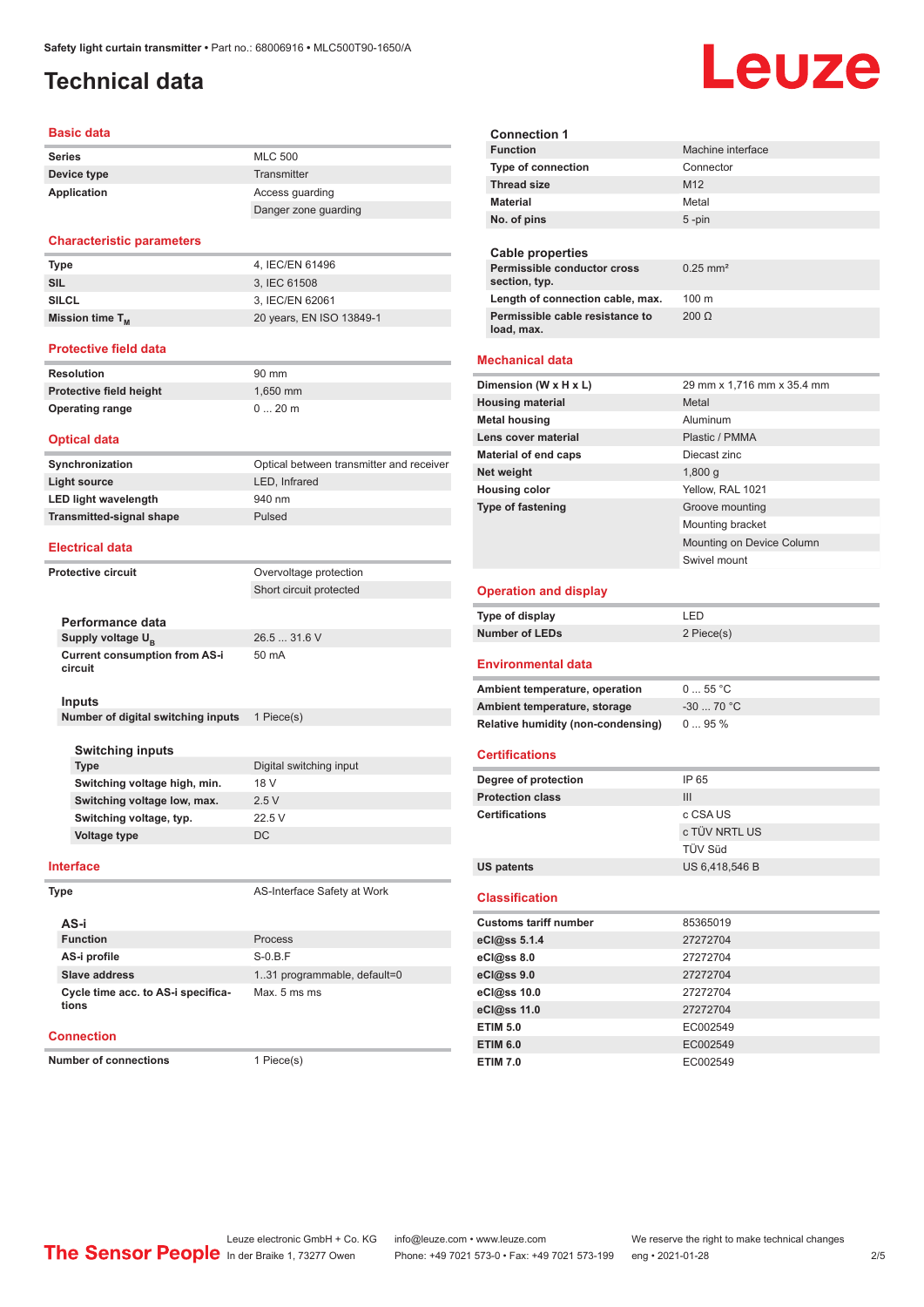# <span id="page-2-0"></span>**Dimensioned drawings**

Leuze

All dimensions in millimeters

### Calculation of the effective protective field height  $H_{PFE} = H_{PFN} + B + C$



 $H<sub>PE</sub>$  Effective protective field height = 1740 mm

 $H_{\text{PFN}}$  Nominal protective field height = 1650 mm<br>A Total height = 1716 mm

Total height =  $1716$  mm

B 50 mm

C 40 mm

R Effective protective field height  $H_{PFE}$  goes beyond the dimensions of the optics area to the outer borders of the circles labeled with R.

# **Electrical connection**

#### **Connection 1**

| <b>Function</b>    | Machine interface |
|--------------------|-------------------|
| Type of connection | Connector         |
| <b>Thread size</b> | M12               |
| <b>Type</b>        | Male              |
| <b>Material</b>    | Metal             |
| No. of pins        | $5$ -pin          |
| Encoding           | A-coded           |

#### **Pin Pin assignment 1** AS-i+ **2** n.c. **3** AS-i-**4** n.c. **5** n.c.



# **Operation and display**

| <b>LED</b> | <b>Display</b>          | <b>Meaning</b>      |
|------------|-------------------------|---------------------|
|            | Off                     | Device switched off |
|            | Red, continuous light   | Device error        |
|            | Green, continuous light | Normal operation    |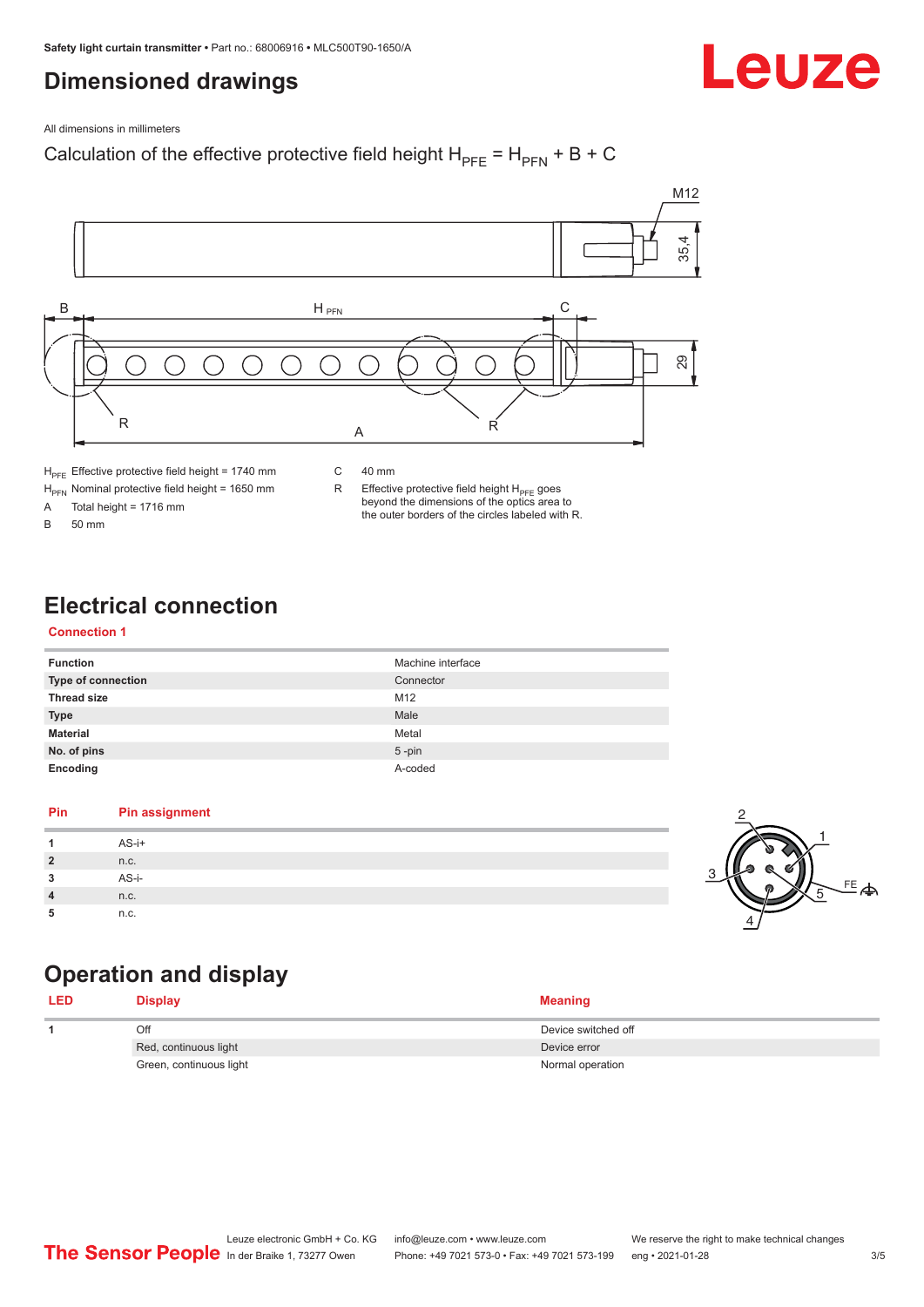# <span id="page-3-0"></span>**Suitable receivers**

# **Leuze**

| Part no. | <b>Designation</b> | <b>Article</b>                   | <b>Description</b>                                                                                                                                                  |
|----------|--------------------|----------------------------------|---------------------------------------------------------------------------------------------------------------------------------------------------------------------|
| 68007916 | MLC510R90-1650/A   | Safety light curtain<br>receiver | Resolution: 90 mm<br>Protective field height: 1,650 mm<br>Response time: 6 ms<br>Interface: AS-Interface Safety at Work<br>Connection: Connector, M12, Metal, 5-pin |

## **Part number code**

|            | Part designation: MLCxyy-za-hhhhei-ooo                                                                                                                                                                                                                                                      |
|------------|---------------------------------------------------------------------------------------------------------------------------------------------------------------------------------------------------------------------------------------------------------------------------------------------|
| <b>MLC</b> | <b>Safety light curtain</b>                                                                                                                                                                                                                                                                 |
| x          | <b>Series</b><br>3: MLC 300<br>5: MLC 500                                                                                                                                                                                                                                                   |
| yy         | <b>Function classes</b><br>00: transmitter<br>01: transmitter (AIDA)<br>02: transmitter with test input<br>10: basic receiver - automatic restart<br>11: basic receiver - automatic restart (AIDA)<br>20: standard receiver - EDM/RES selectable<br>30: extended receiver - blanking/muting |
| z          | Device type<br>T: transmitter<br>R: receiver                                                                                                                                                                                                                                                |
| a          | <b>Resolution</b><br>14: 14 mm<br>20:20 mm<br>30:30 mm<br>40:40 mm<br>90: 90 mm                                                                                                                                                                                                             |
| hhhh       | Protective field height<br>150  3000: from 150 mm to 3000 mm                                                                                                                                                                                                                                |
| ${\bf e}$  | <b>Host/Guest (optional)</b><br>H: Host<br>MG: Middle Guest<br>G: Guest                                                                                                                                                                                                                     |
| j.         | Interface (optional)<br>/A: AS-i                                                                                                                                                                                                                                                            |
| 000        | Option<br>/V: high Vibration-proof<br>EX2: explosion protection (zones 2 + 22)<br>SPG: Smart Process Gating                                                                                                                                                                                 |
|            | <b>Note</b>                                                                                                                                                                                                                                                                                 |
|            | $\&$ A list with all available device types can be found on the Leuze website at www.leuze.com.                                                                                                                                                                                             |

## **Notes**

| Observe intended use!                                                                                                                |
|--------------------------------------------------------------------------------------------------------------------------------------|
| $\&$ The product may only be put into operation by competent persons.<br>§ Only use the product in accordance with its intended use. |